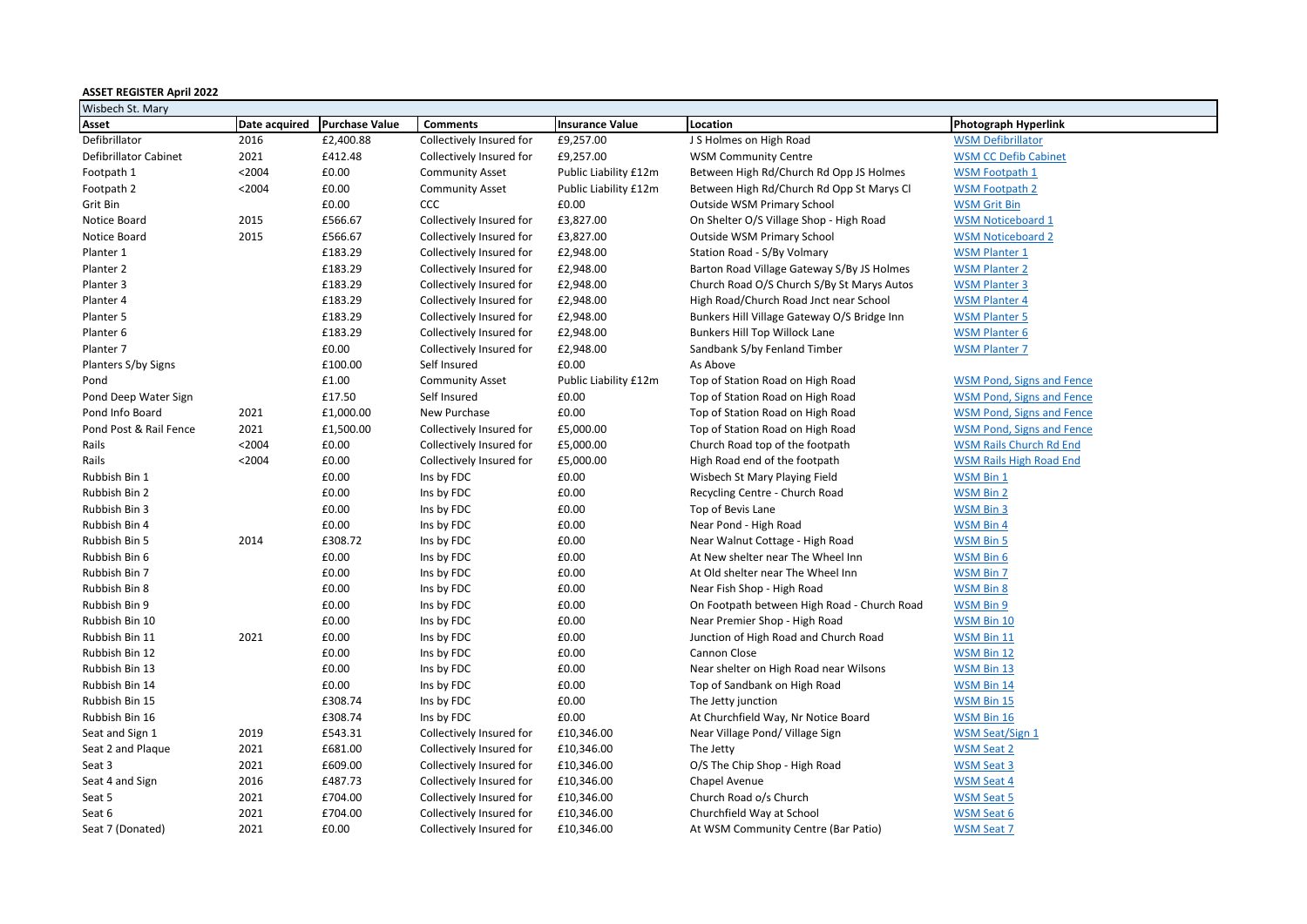| <b>ASSET REGISTER April 2022</b> |        |           |                          |            |                                      |                         |
|----------------------------------|--------|-----------|--------------------------|------------|--------------------------------------|-------------------------|
| Seat 8 (Donated)                 | 2014   | £0.00     | Collectively Insured for | £10.346.00 | Wooden Bench at Church Road junction | <b>WSM Seat 8</b>       |
| Shelter 1                        | < 2004 | £4,000.00 | Collectively Insured for | £85,333.00 | Near The Wheel Inn (Old Style)       | <b>WSM Shelter 1</b>    |
| Shelter 2                        |        | £5,392.00 | Collectively Insured for | £85,333.00 | Near The Wheel Inn (New Style)       | <b>WSM Shelter 2</b>    |
| Shelter 3                        | < 2004 | £4.000.00 | Collectively Insured for | £85,333.00 | Near Village Shop                    | <b>WSM Shelter 3</b>    |
| Shelter 4                        | < 2004 | £4,000.00 | Collectively Insured for | £85,333.00 | Near Wilson Engineers - High Road    | <b>WSM Shelter 4</b>    |
| Shelter 5                        | < 2004 | £4,000.00 | Collectively Insured for | £85,333.00 | Near Cannon Close - High Road        | <b>WSM Shelter 5</b>    |
| Shelter 6                        | < 2004 | £4.000.00 | Collectively Insured for | £85.333.00 | Bunkers Hill Top of Willock Lane     | <b>WSM Shelter 6</b>    |
| Tree Guard & Plaque PJ           | 2021   | £110.30   | Self Insured             | £0.00      | Beside WSM School                    | <b>WSM Tree Guard</b>   |
| Village Sign                     | < 2004 | £1.564.00 | Collectively Insured for | £10,000.00 | Top of Station Road on High Road     | <b>WSM Village Sign</b> |

**[WSM Tree Guard & Plaque - Platinum Jubilee](https://photos.app.goo.gl/PzSpePxEUKHKju2h8)<br>WSM Village Sign**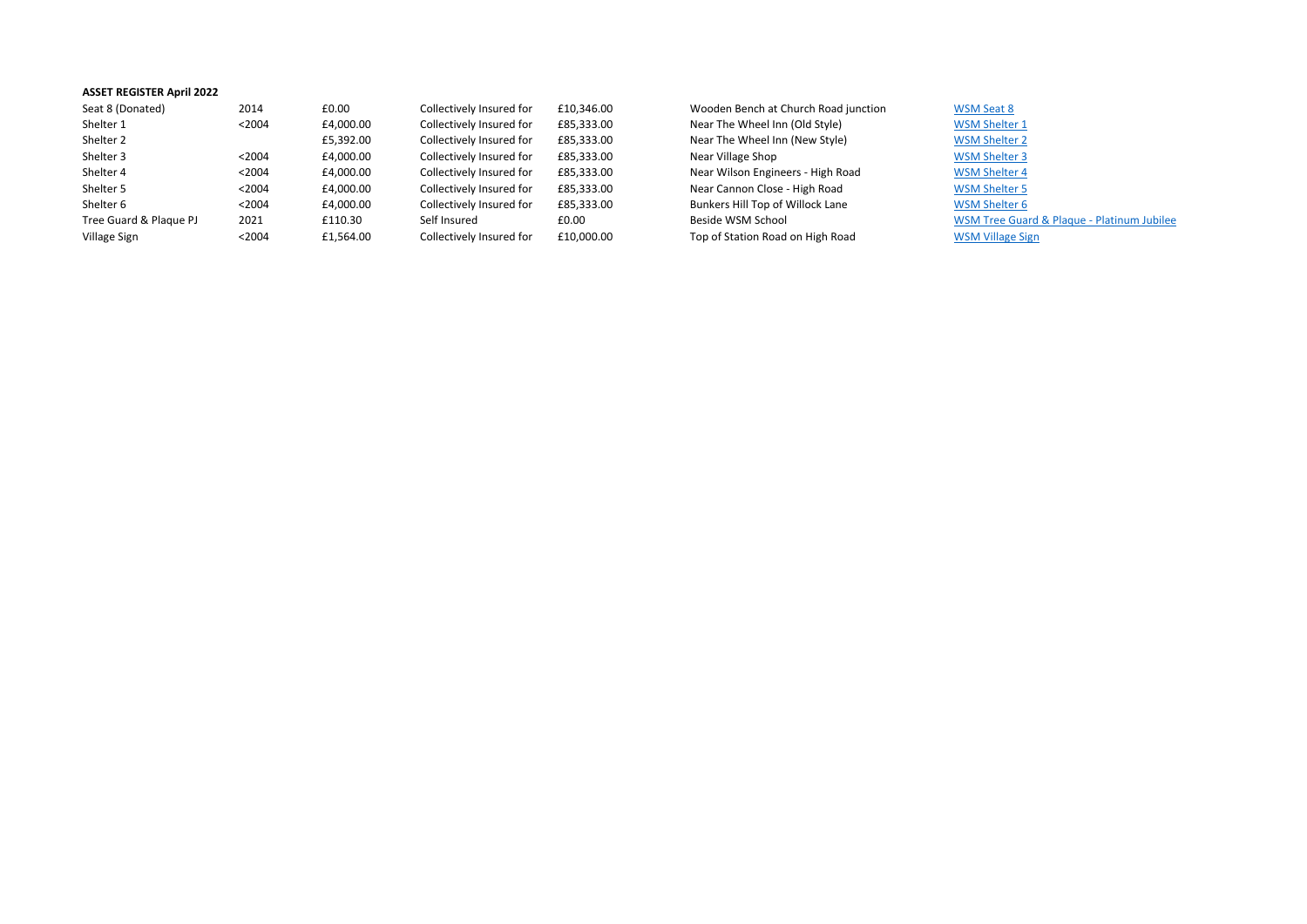| <b>ASSET REGISTER April 2022</b> |               |                       |                          |                        |                                           |                                           |  |  |
|----------------------------------|---------------|-----------------------|--------------------------|------------------------|-------------------------------------------|-------------------------------------------|--|--|
| <b>Tholomas Drove</b>            |               |                       |                          |                        |                                           |                                           |  |  |
| Asset                            | Date acquired | <b>Purchase Value</b> | <b>Comments</b>          | <b>Insurance Value</b> | Location                                  | <b>Photograph Hyperlink</b>               |  |  |
| <b>Amenity Field</b>             |               | £1.00                 | <b>Community Asset</b>   | Public Liability £12m  | At Plash Drove                            | <b>TD Amenity Field</b>                   |  |  |
| Defibrillator                    | 2021          | £1,750.00             | Collectively Insured for | £9,257.00              | On wall of The Chequers PH                | <b>TD Defibrillator</b>                   |  |  |
| <b>Grassed Areas</b>             |               | £1.00                 | <b>Community Asset</b>   | Public Liability £12m  | At Plash Drove                            | <b>TD Plash Drove Grassed Area</b>        |  |  |
| Grassed Areas                    |               | £1.00                 | <b>Community Asset</b>   | Public Liability £12m  | High Road (Large grassed area)            | <b>TD Large Grassed Area</b>              |  |  |
| Grit Bin                         |               | £0.00                 | CCC                      | £0.00                  | In garage on Plash Drove                  |                                           |  |  |
| Keep off the grass signs         | 2021          | £60.00                | Self Insured             | £0.00                  |                                           | Do not park on grass signs                |  |  |
| Notice Board                     | 2015          | £566.67               | Collectively Insured for | £3,827.00              | On side of Bus Shelter at Chequers PH     | <b>TD Notice Board</b>                    |  |  |
| Planter 1                        |               | £183.29               | Collectively Insured for | £2,948.00              | On green space opp Chequers PH            | <b>TD Planter 1</b>                       |  |  |
| Planter 2                        |               | £183.29               | Collectively Insured for | £2,948.00              | On green space opp Chequers PH            | <b>TD Planter 2</b>                       |  |  |
| Planter 3 (Donated)              | 2020          | £0.00                 | Collectively Insured for | £2,948.00              | On Green Space beside Chequers PH         | <b>TD Planter 3</b>                       |  |  |
| Planter 4 (Donated)              | 2021          | £0.00                 | Collectively Insured for | £2,948.00              | On Green Space beside Chequers PH         | <b>TD Planter 4</b>                       |  |  |
| Planter S/by signs               |               | £57.40                | Self Insured             | £0.00                  | As Above                                  |                                           |  |  |
| Rubbish Bin 1                    |               | £0.00                 | Ins by FDC               | £0.00                  | Next to Bus Shelter at Chequers PH        | TD Bin 1                                  |  |  |
| Rubbish Bin 2                    | 2022          | £308.74               | Ins by FDC               | £0.00                  | On Georges Field                          | TD Bin 2                                  |  |  |
| Rubbish Bin 3                    | 2022          | £308.74               | Ins by FDC               | £0.00                  | Next to New Glass Bus Shelter             | TD Bin 3                                  |  |  |
| Seat 1                           | 2021          | £717.00               | Collectively Insured for | £10,346.00             | On Plash Drove Ameniety Field             | TD Seat 1                                 |  |  |
| Seat 2                           | 2021          | £704.00               | Collectively Insured for | £10,346.00             | On Green Space beside Chequers PH         | TD Seat 2                                 |  |  |
| Shelter 1                        | < 2004        | £4,000.00             | Collectively Insured for | £85,333.00             | O/S Chequers PH                           | <b>TD Shelter 1</b>                       |  |  |
| Shelter <sub>2</sub>             | < 2004        | £4,000.00             | Collectively Insured for | £85,333.00             | Galls Drove/Mouth Lane Junction - High Rd | <b>TD Shelter 2</b>                       |  |  |
| Shelter 3                        | 2021          | £5,795.00             | Collectively Insured for | £85,333.00             | On large green opp Chequers PH            | TD Shelter 3                              |  |  |
| Tree Guard & Plague              | 2018          | £200.00               | Self Insured             | £0.00                  | On Green Space beside Chequers PH         | <b>TD Tree Guard &amp; Plaque</b>         |  |  |
| Tree Guard & Plaque PJ           | 2021          | £110.30               | Self Insured             | £0.00                  | On Georges Field                          | TD Tree Guard & Plague - Platinum Jubilee |  |  |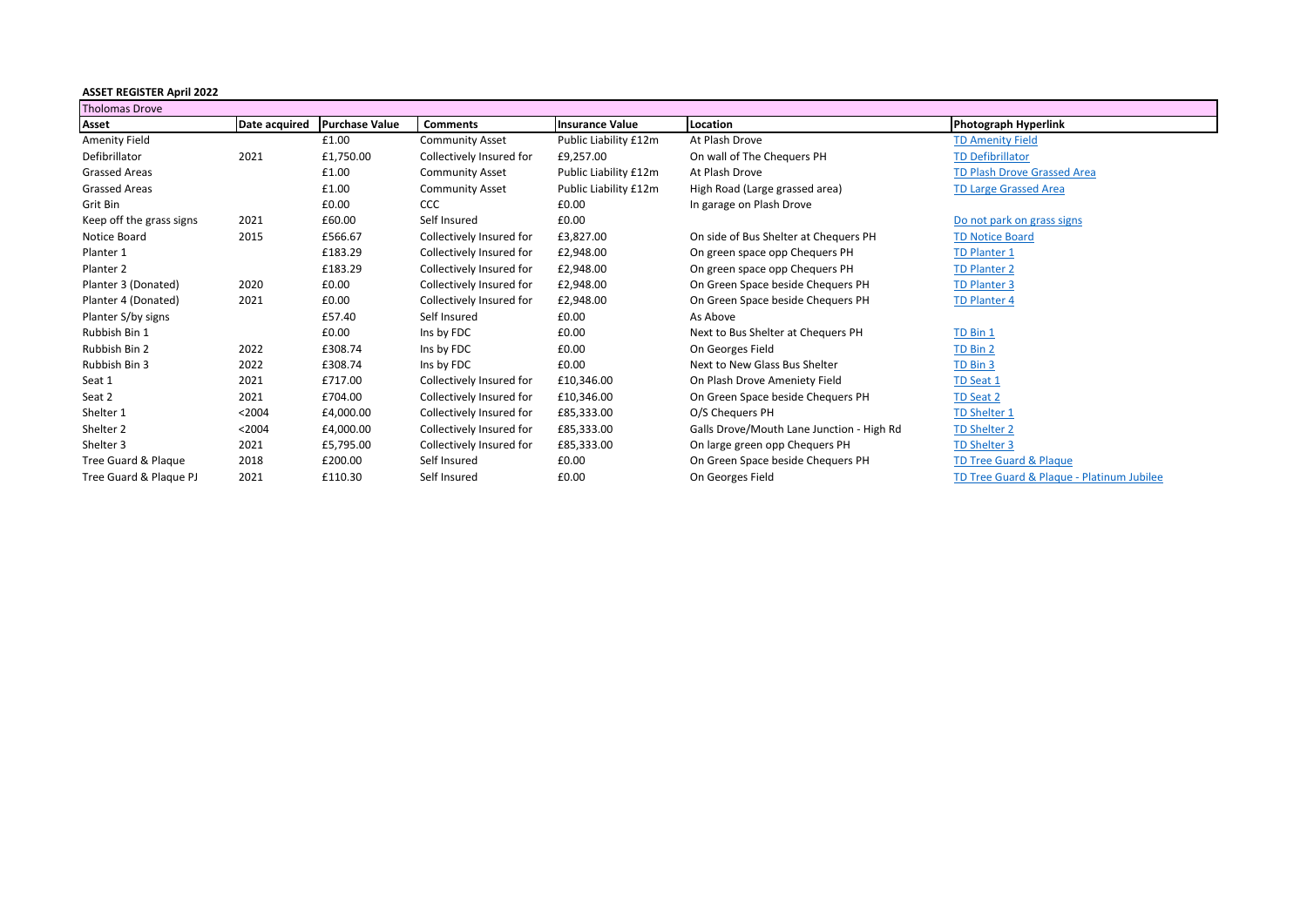| Guyhirn                   |               |                       |                          |                        |                                             |                                                      |
|---------------------------|---------------|-----------------------|--------------------------|------------------------|---------------------------------------------|------------------------------------------------------|
| Asset                     | Date acquired | <b>Purchase Value</b> | <b>Comments</b>          | <b>Insurance Value</b> | Location                                    | <b>Photograph Hyperlink</b>                          |
| A1 pond board             | 2022          | £832.00               | Collectively Insured for | £5,000.00              | At Village Pond                             | <b>Guyhirn A1 Pond Board</b>                         |
| Defibrillator             | 2016          | £2,400.88             | Collectively Insured for | £9,257.00              | Play2Day on Gull Road                       | <b>GH Defibrillator</b>                              |
| Gate - Playing Field      |               |                       | Collectively Insured for | £5,000.00              | At Entrance to Playing Field                | <b>GH PF Gates</b>                                   |
| Grit Bin                  |               | £0.00                 | <b>CCC</b>               | £0.00                  | O/S Old Village Hall - High Road            | <b>GH Grit Bin</b>                                   |
| Guyhirn Playing Field     |               | £6,000.00             | <b>Community Asset</b>   | Public Liability £12m  |                                             |                                                      |
| Guyhirn Football Field    |               | £10,000.00            | <b>Community Asset</b>   | Public Liability £12m  |                                             |                                                      |
| Guyhirn Dog Walkers Field |               | £0.00                 | <b>Community Asset</b>   | Public Liability £12m  |                                             |                                                      |
| <b>MVAS</b>               | 2016          | £3,074.00             | Collectively Insured for | £7,374.00              | Multiple locations in Guyhirn               | <b>GH MVAS</b>                                       |
| Notice Board              | 2015          | £566.67               | Collectively Insured for | £3,827.00              | At Village Pond                             | <b>GH Noticeboard</b>                                |
| Planter 1                 |               | £183.29               | Collectively Insured for | £2,948.00              | Near Selwyn Corner S/by Swann Edwards       | <b>GH Planter 1</b>                                  |
| Planter 2                 |               | £183.29               | Collectively Insured for | £2,948.00              | Next to Shelter near Sheraton House         | <b>GH Planter 2</b>                                  |
| Planter 3                 |               | £183.29               | Collectively Insured for | £2,948.00              | Next to Play2Day S/by Play2Day              | <b>GH Planter 3</b>                                  |
| Planter 4                 |               | £183.29               | Collectively Insured for | £2,948.00              | Gull Road S/by Tall Trees                   | <b>GH Planter 4</b>                                  |
| Planter 5                 |               | £183.29               | Collectively Insured for | £2,948.00              | Gull Road opp Gull Drove s/by Bretts        | <b>GH Planter 5</b>                                  |
| Planter 6 (Donated)       | 2021          | £0.00                 | Collectively Insured for | £2,948.00              | High Road opp Millies Place s/by A Wright   | <b>GH Planter 6</b>                                  |
| Planter 7                 |               | £183.29               | Collectively Insured for | £2,948.00              | At Village Sign s/by Oliver Twist           | <b>GH Planter 7</b>                                  |
| Planter S/by Signs        |               | £100.52               | Self Insured             | £0.00                  | As Above                                    |                                                      |
| Pond                      |               | £1.00                 | <b>Community Asset</b>   | Public Liability £12m  | High Road next to Spencer Drove             | <b>GH Pond</b>                                       |
| Pond Deep Water Sign      |               | £0.00                 | Self Insured             | £0.00                  | High Road next to Spencer Drove             | <b>GH Pond Deep Water Sign</b>                       |
| Rubbish Bin 1             |               | £0.00                 | Ins by FDC               | £0.00                  | Entrance to Playing Field                   | GH Bin 1                                             |
| Rubbish Bin 2             |               | £0.00                 | <b>Recently Replaced</b> | £0.00                  | O/S Old Village Hall - High Road            | GH Bin 2                                             |
| Rubbish Bin 3             |               | £0.00                 | Ins by FDC               | £0.00                  | Next to Shelter - High Road/Selwyn Corner   | GH Bin 3                                             |
| Rubbish Bin 4             |               | £0.00                 | Ins by FDC               | £0.00                  | Next to Shelter - Top of Gull Road          | GH Bin 4                                             |
| Rubbish Bin 5             |               | £0.00                 | Ins by FDC               | £0.00                  | In Front of Old Church - High Road          | GH Bin 5                                             |
| Rubbish Bin 6             |               | £0.00                 | Ins by FDC               | £0.00                  | Next to Gull Road Shelter near Jaylex Lodge | GH Bin 6                                             |
| Rubbish Bin 7             |               | £0.00                 | Ins by FDC               | £0.00                  | Junction of Gull Road and Gull Drove        | GH Bin 7                                             |
| Rubbish Bin 8             |               | £308.74               | Ins by FDC               | £0.00                  | In Playing Field next to bench              | GH Bin 8                                             |
| Rubbish Bin 9             |               | £308.74               | Ins by FDC               | £0.00                  | In Pond                                     | GH Bin 9                                             |
| Rubbish Bin 10            |               | £308.74               | Ins by FDC               | £0.00                  | Chapelfield Rd/Yorkine Gardens Junction     | GH Bin 10                                            |
| Seat 1                    | 2021          | £717.00               | Collectively Insured for | £10,346.00             | On Chapelfield Avenue                       | <b>GH Seat 1</b>                                     |
| Seat 2                    | 2021          | £704.00               | Collectively Insured for | £10,346.00             | At Village Pond                             | <b>GH Seat 2</b>                                     |
| Seat 3                    | 2021          | £704.00               | Collectively Insured for | £10,346.00             | On GPF Facing Chapel of Ease                | <b>GH Seat 3</b>                                     |
| Shelter 1                 | 2014          | £4,000.00             | Collectively Insured for | £85,333.00             | High Road - near Selwyn Corner              | <b>GH Shelter 1</b>                                  |
| Shelter 2                 | < 2004        | £4,000.00             | Collectively Insured for | £85,333.00             | High Road Opp Chapelfield Avenue            | <b>GH Shelter 2</b>                                  |
| Shelter 3                 |               | £4,000.00             | Collectively Insured for | £85,333.00             | High Road Opp Sheraton House                | <b>GH Shelter 3</b>                                  |
| Shelter 4                 |               | £5,392.00             | Collectively Insured for | £85,333.00             | Top of Gull Road                            | <b>GH Shelter 4</b>                                  |
| Shelter 5                 |               | £5,392.00             | Collectively Insured for | £85,333.00             | Gull Road near Jaylex Lodge                 | <b>GH Shelter 5</b>                                  |
| Tree Guard & Plaque PJ    | 2021          | £110.30               | Self Insured             | £0.00                  | In Playing Field next to bench              | <b>GH Tree Guard &amp; Plaque - Platinum Jubilee</b> |
| Village Sign              |               | £1,564.00             | Collectively Insured for | £10,000.00             | High Road/Gull Road Bend                    | <b>GH Village Sign</b>                               |
| War Memorial              |               | £28,744.00            | Collectively Insured for | £65,000.00             | High Road near Church                       | <b>GH War Memorial</b>                               |
| War Memorial Railings     |               | £2,310.00             | Collectively Insured for | £65,000.00             | High Road near Church                       | <b>GH War Memorial Railings</b>                      |
| Wooden Posts - Playing F  |               |                       | Collectively Insured for | £5,000.00              | At Entrance to Playing Field                |                                                      |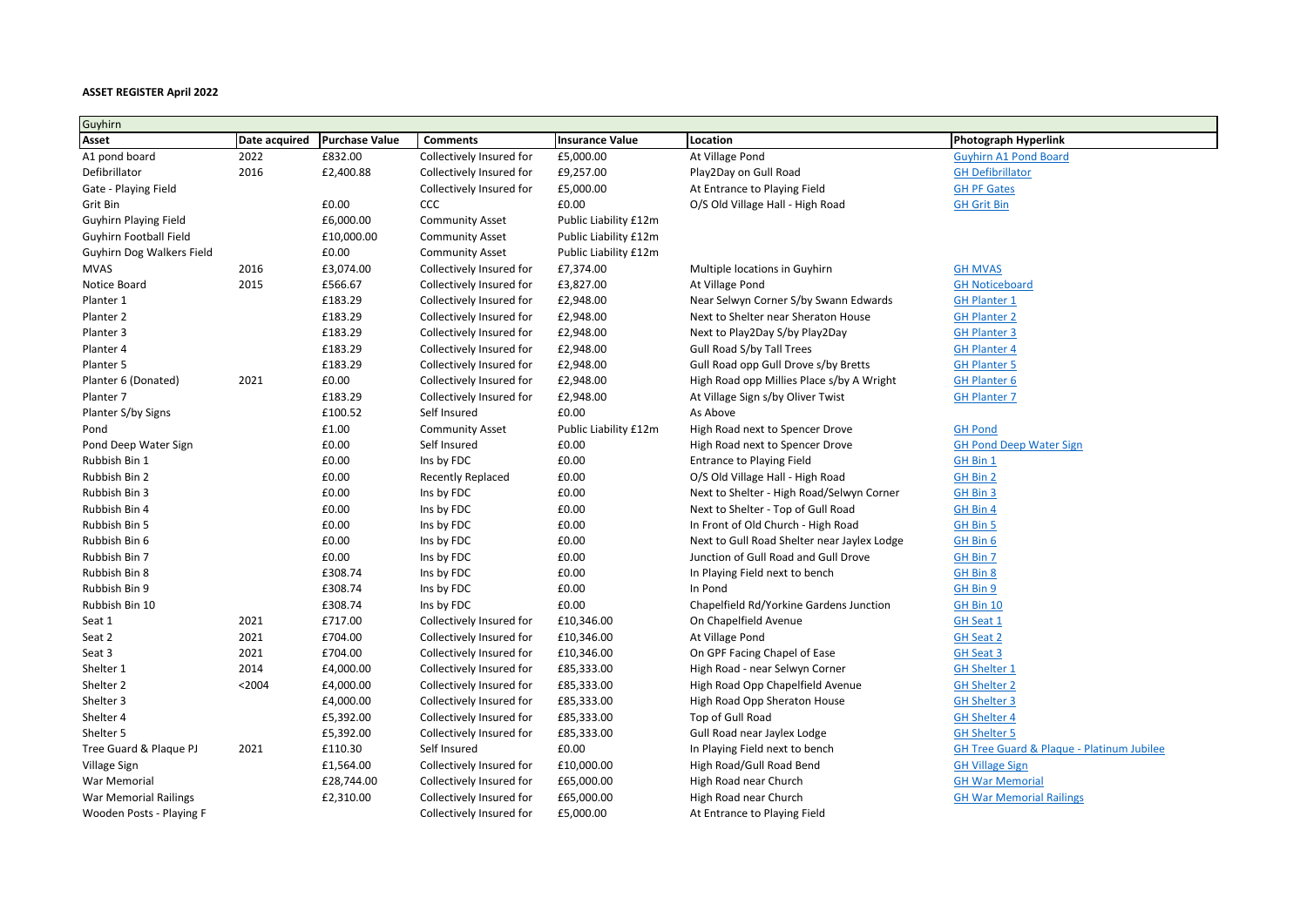| <b>Murrow</b>             |               |                       |                          |                        |                                             |                                           |
|---------------------------|---------------|-----------------------|--------------------------|------------------------|---------------------------------------------|-------------------------------------------|
| Asset                     | Date acquired | <b>Purchase Value</b> | <b>Comments</b>          | <b>Insurance Value</b> | Location                                    | <b>Photograph Hyperlink</b>               |
| Concrete Paths at Shelter |               | £1,540.00             | Collectively Insured for | £5,000.00              | On Planter Plot, Back Rd/Front Rd           |                                           |
| Defibrillator             | 2017          | £2,400.88             | Collectively Insured for | £9,257.00              | The Bell Inn, on Murrow Bank                | <b>MW Defibrillator</b>                   |
| Footpath 1                |               | £0.00                 | <b>Community Asset</b>   | Public Liability £12m  | Between Front/Back Road - Near Old Chapel   | MW Footpath 1                             |
| Footpath 2                |               | £0.00                 | <b>Community Asset</b>   | Public Liability £12m  | Between Front/Back Road Opp 178             | <b>MW Footpath 2</b>                      |
| Grit Bin                  |               | £0.00                 | <b>CCC</b>               | £0.00                  | O/S The Bell Inn, on Murrow Bank            |                                           |
| MVAS / SID                | 2022          | £4,448.00             | Collectively Insured for | £7,374.00              | Multiple Locations in Murrow                |                                           |
| Notice Board              | 2015          | £566.67               | Collectively Insured for | £3,827.00              | Front Road O/S Methodist Church             | <b>MW Notice Board</b>                    |
| Planter 1                 |               | £183.29               | Collectively Insured for | £2,948.00              | Murrow Bank near Village Sign S/by P Barnes | <b>MW Planter 1</b>                       |
| Planter <sub>2</sub>      |               | £183.29               | Collectively Insured for | £2,948.00              | Near War Memorial S/By Chris Dewey          | <b>MW Planter 2</b>                       |
| Planter 3                 |               | £183.29               | Collectively Insured for | £2,948.00              | Seadyke Bank S/By G. Patrick & Sons         | <b>MW Planter 3</b>                       |
| Planter S/by Signs        |               | £43.08                | Self Insured             | £0.00                  | As Above                                    |                                           |
| Pond                      |               | £1.00                 | <b>Community Asset</b>   | Public Liability £12m  | <b>Front Road</b>                           | <b>MW Pond</b>                            |
| Pond Deep Water Sign x 2  | 2020          | £35.00                | Self Insured             | £0.00                  | Front Road                                  | <b>MW Pond Deep Water Sign</b>            |
| Pond Private Land Sign    | 2021          | £22.50                | Self Insured             | £0.00                  | Front Road                                  | <b>MW Private Land Sign</b>               |
| Rubbish Bin 1             |               | £0.00                 | Ins by FDC               | £0.00                  | Murrow Bank - Mill Road Junction            | MW Bin 1                                  |
| Rubbish Bin 2             | 2020          | £308.74               | Ins by FDC               | £0.00                  | At Bus Shelter on Murrow Bank               | MW Bin 2                                  |
| Rubbish Bin 3             | 2020          | £308.74               | Ins by FDC               | £0.00                  | At Bus Shelter on Back Rd/Front Road Green  | MW Bin 3                                  |
| Rubbish Bin 4             | 2020          | £308.74               | Ins by FDC               | £0.00                  | At Pigeons Corner                           |                                           |
| Rubbish Bin 5             | 2021          | £308.74               | Ins by FDC               | £0.00                  | O/S 60 Front Road                           | MW Bin 5                                  |
| Seat 1                    | 2021          | £717.00               | Collectively Insured for | £10,346.00             | Murrow Bank near School                     | MW Seat 1                                 |
| Seat 2                    | 2021          | £704.00               | Collectively Insured for | £10,346.00             | O/S 60 Front Road                           | MW Seat 2                                 |
| Seat 3                    | 2021          | £704.00               | Collectively Insured for | £10,346.00             | On Planter Plot, Back Rd/Front Rd           | MW Seat 3                                 |
| Shelter 1                 | 2019          | £6,985.00             | Collectively Insured for | £85,333.00             | Murrow Bank near No. 24                     | <b>MW Shelter 1</b>                       |
| Shelter 2                 | 2019          | £6,985.00             | Collectively Insured for | £85,333.00             | On Planter Plot, Back Rd/Front Rd           | <b>MW Shelter 2</b>                       |
| Tree Guard & Plaque PJ    | 2021          | £110.30               | Self Insured             | £0.00                  | On highways verge near school               | MW Tree Guard & Plague - Platinum Jubilee |
| Village Sign              |               | £1,564.00             | Collectively Insured for | £10,000.00             | Murrow Bank near School                     | <b>MW Village Sign</b>                    |
| <b>War Memorial</b>       |               | £25,000.00            | Collectively Insured for | £65,000.00             | Murrow Bank at Front Road Junction          | <b>MW War Memorial</b>                    |
| War Memorial Railings     |               | £3,744.00             | Collectively Insured for | £65,000.00             | Murrow Bank at Front Road Junction          | <b>MW War Memorial Railings</b>           |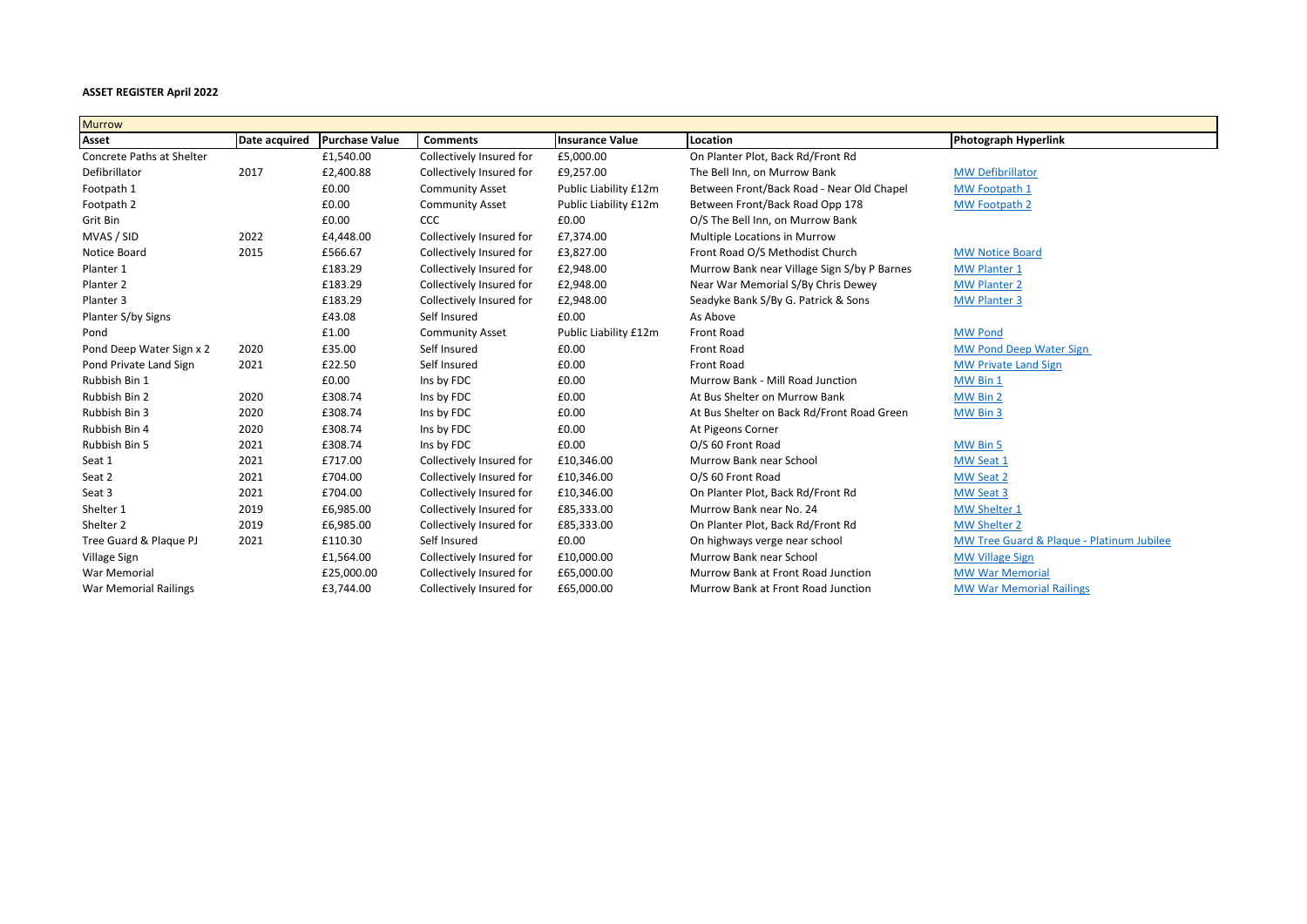| <b>Thorney Toll</b>    |               |                       |                          |                        |                                              |                                           |
|------------------------|---------------|-----------------------|--------------------------|------------------------|----------------------------------------------|-------------------------------------------|
| Asset                  | Date acquired | <b>Purchase Value</b> | <b>Comments</b>          | <b>Insurance Value</b> | Location                                     | <b>Photograph Hyperlink</b>               |
| Defibrillator          | 2017          | £2,400.88             | Collectively Insured for | £9,257.00              | Side of Village Hall                         | <b>TT Defibrillator</b>                   |
| Grit Bin               |               | £0.00                 | <b>CCC</b>               | £0.00                  | Top of Linden Close                          | <b>TT Grit Bin</b>                        |
| Notice Board           | 2015          | £566.65               | Collectively Insured for | £3,827.00              | Side of Village Hall                         | <b>TT Notice Board</b>                    |
| Planter                |               | £183.22               | Collectively Insured for | £2,948.00              | Around Village Sign S/by Turners Contracting | <b>TT Planter</b>                         |
| Planter S/by Sign      | 2021          | £15.00                | Self Insured             | £0.00                  |                                              |                                           |
| Rubbish Bin 1          |               | £308.74               | Ins by FDC               | £0.00                  | At Linden Close Junction                     | <b>TT Bin 1</b>                           |
| Rubbish Bin 2          |               | £0.00                 | Ins by FDC               | £0.00                  | At Bus Shelter A47 Layby                     | <b>TT Bin 2</b>                           |
| Seat 1                 |               | £609.00               | Collectively Insured for | £10,346.00             | Top of Linden Close                          | <b>TT Seat 1</b>                          |
| Seat 2                 |               | £592.00               | Collectively Insured for | £10,346.00             | Front of Village Hall                        | TT Seat 2                                 |
| Shelter 1              |               | £4,000.00             | Collectively Insured for | £85,333.00             | A47 Layby - Peterborough Side                | <b>TT Shelter 1</b>                       |
| Shelter 2              |               | £5,392.00             | Collectively Insured for | £85,333.00             | A47 Layby / Linden Close Side                | <b>TT Shelter 2</b>                       |
| Tree Guard & Plaque PJ | 2021          | £110.30               | Self Insured             | £0.00                  | Near Village Hall                            | TT Tree Guard & Plague - Platinum Jubilee |
| Village Sign           |               | £1,565.00             | Collectively Insured for | £10,000.00             | Near Village Hall                            | <b>TT Village Sign</b>                    |